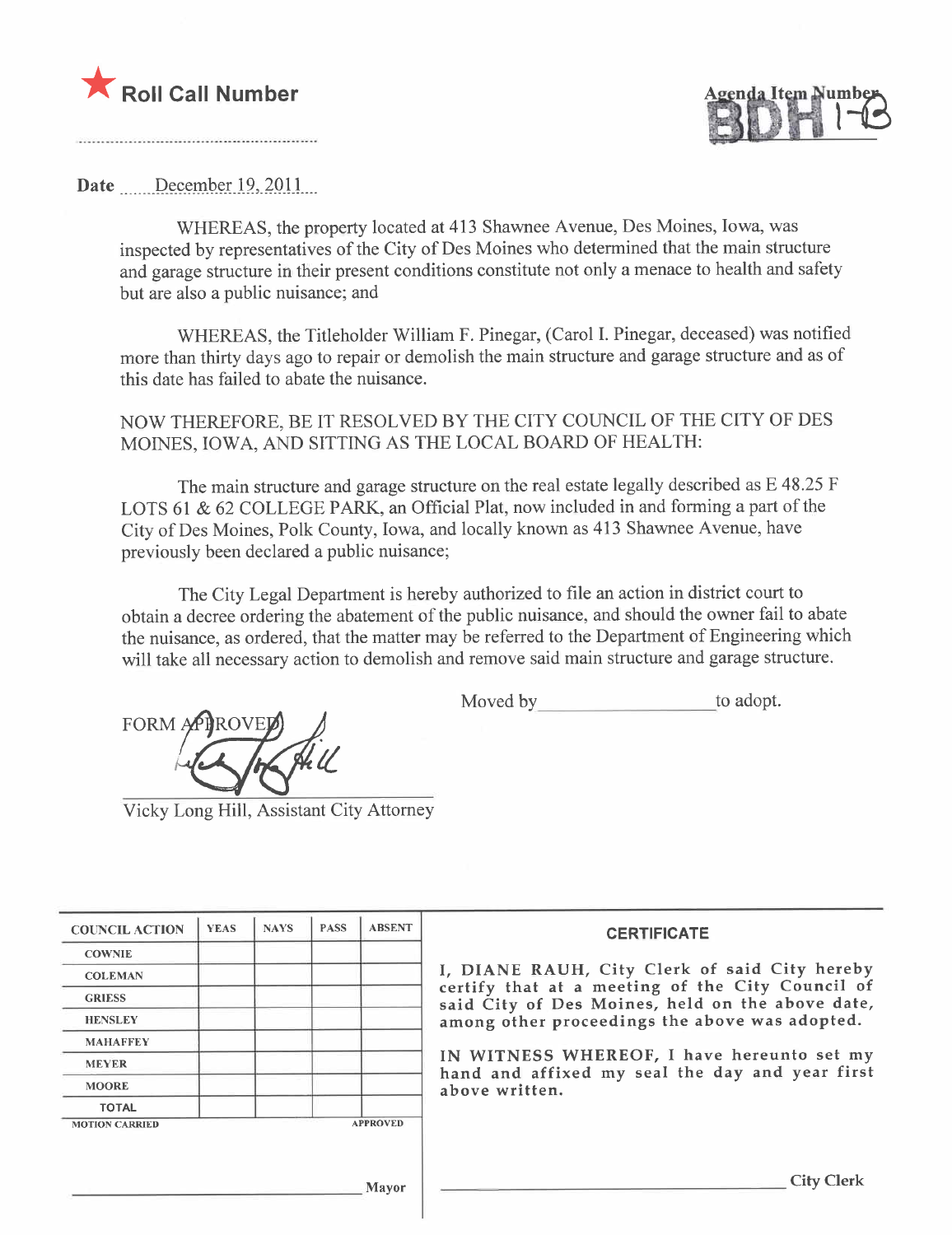

### PUBLIC NUISANCE NOTICE OF INSPECTION NEIGHBORHOOD INSPECTON DIVISION COMMUNITY DEVELOPMENT DEPARTMENT CITY OF DES MOINES, IOWA



March 04, 2011

| DATE OF NOTICE: March 7, 2011 |                                     | <b>DATE OF INSPECTION:</b> |
|-------------------------------|-------------------------------------|----------------------------|
| <b>CASE NUMBER:</b>           | COD2011-01420                       |                            |
| <b>PROPERTY ADDRESS:</b>      | 413 SHAWNEE AVE                     |                            |
| <b>LEGAL DESCRIPTION:</b>     | E 48.25 F LOTS 61 & 62 COLLEGE PARK |                            |

WILLIAM F PINEGAR & CAROL I PINEGAR Title Holder 165 WOODLAND RD MONTEZUMA IA 50171-8421

An inspection of the referenced property was conducted for its conformance to the Municipal Code of the City of Des Moines. It has been determined from that inspection that the dwelling currently constitutes not only a menace to health and safety, but is also a public nuisance. Accordingly, the dwelling wil be placarded as unfit for human habitation pursuant to the Municipal Code of the City of Des Moines and the Code of Iowa.

If not occupied at the present time, the dwelling is to remain vacant and unoccupied until occupancy is authorized by this office. If the dwelling is occupied, it must be vacated immediately. If procedures to vacate the premises are not undertaken immediately upon receipt of this notice, and in no case later than seven (7) days, the City will issue a Municipal Infraction in accordance with Section 60-304 and 60-306 pursuant to the Municipal code of the City of Des Moines. Additionally, if the property had a Certificate of Inspection, it is hereby revoked.

. Attached is a listing of the violations existing on the date of the inspection and a recommendation as to the remedial action required to correct such violations. Failure to correct these violations will result in legal action. The violations noted must be corrected within 30 days from the date of this notice. The violations noted must be corrected within 30 days from the date of this notice. Failure to correct these violations wil result in a request to the City Council, sitting as the board of Health, to approve legal action. As a result of this public nuisance action there will be costs incurred by the City. Costs will be billed out when the nuisance has been abated. Failure to pay the costs will result in collection by assessment to the property or personal judgment.

## ALL ELECTRICAL, MECHANICAL, PLUMBING, AND STRUCTURAL COMPONETS IN NEED OF REPLACEMENT OR REPAIR, ARE TO BE BROUGHT TO MINIMUM CODE REQUIREMENTS WITH NECESSARY PERMITS AS REQUIRED TO MEET CITY CODES.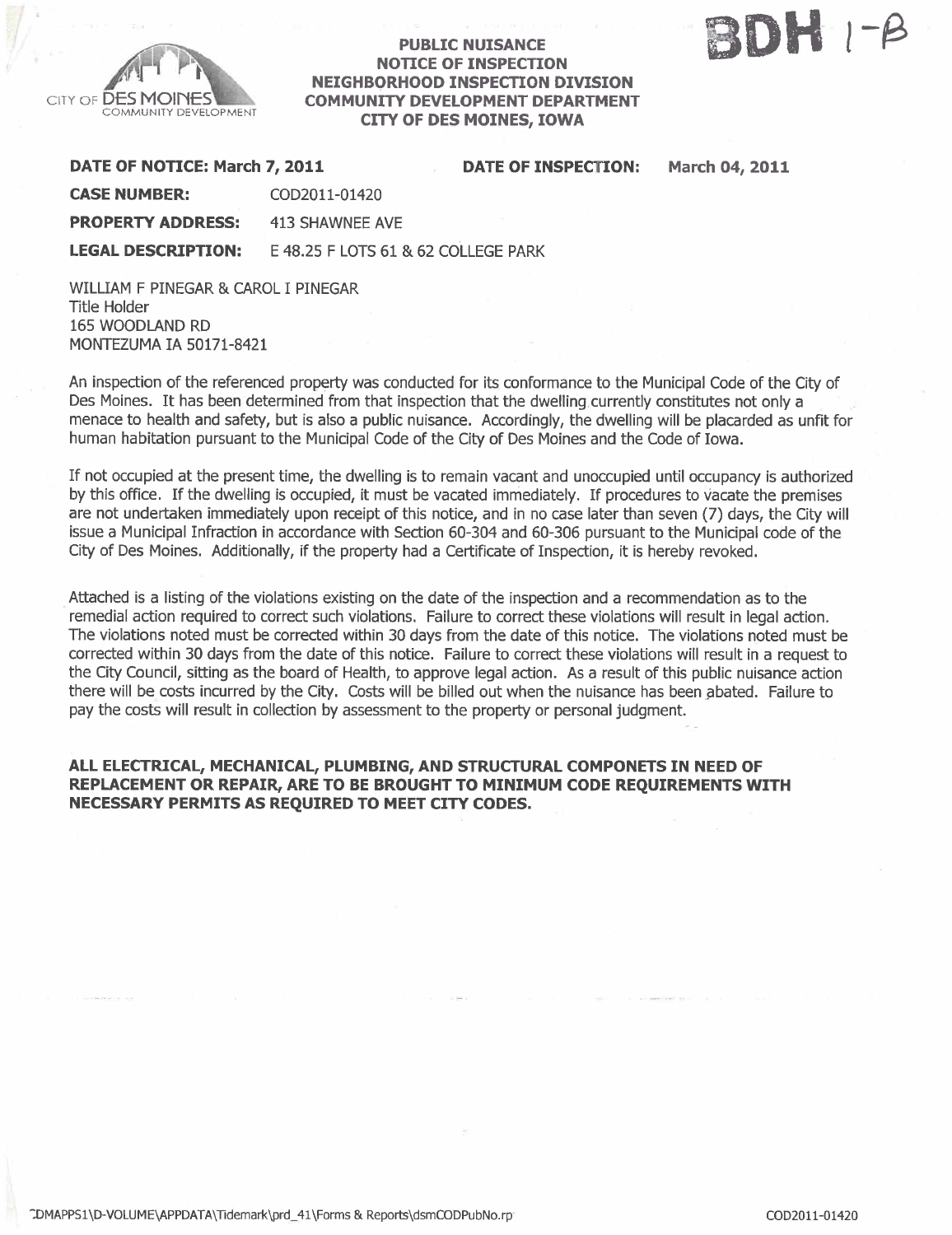

Appropriate building permits may be required for those violations noted in the "Special Requirements" section on the notice. Should you have questions regarding permits, contact the Permit and Development Center at 283-4200. All work performed by a contractor or you must be completed in a workmanlike manner. If you plan to renovate the structure and it has been vacant for a period in excess of one year, there may be zoning issues, which will affect the proposed use of the structure and/or real estate. Please contact the Development Zoning Division at 283-4207 to determine what the legal use for the structure and/or the real estate is prior to commencement of any renovation.

If you believe the building is beyond repair and decide to remove it, all debris must be removed from the propert and the basement excavation if any, filled in the manner required by the City. You are encouraged to arrange for this demolition yourself; however a demolition permit must be obtained from the Building Department. In the event you are unable to arrange for demolition, you may sign a waiver voluntarily authorizing the City to do so. However, the city may take a personal judgment against you for the costs of removaL.

If you no longer own the property, notify us in writing of the name, address, and telephone number of the new owner. A copy of the real estate contract or deed, if it has not been recorded at the County Recorder's Office, shall likewise be furnished to the Neighborhood Inspection Division.

Should you have any questions, feel free to calL. I can usually be reached between 8:00am and 9:00am, Monday through Friday.

Jim Nelson<br>(515) 283-4197

Nid Inspector

DATE MAILED: 3/7/2011 MAILED BY: JDH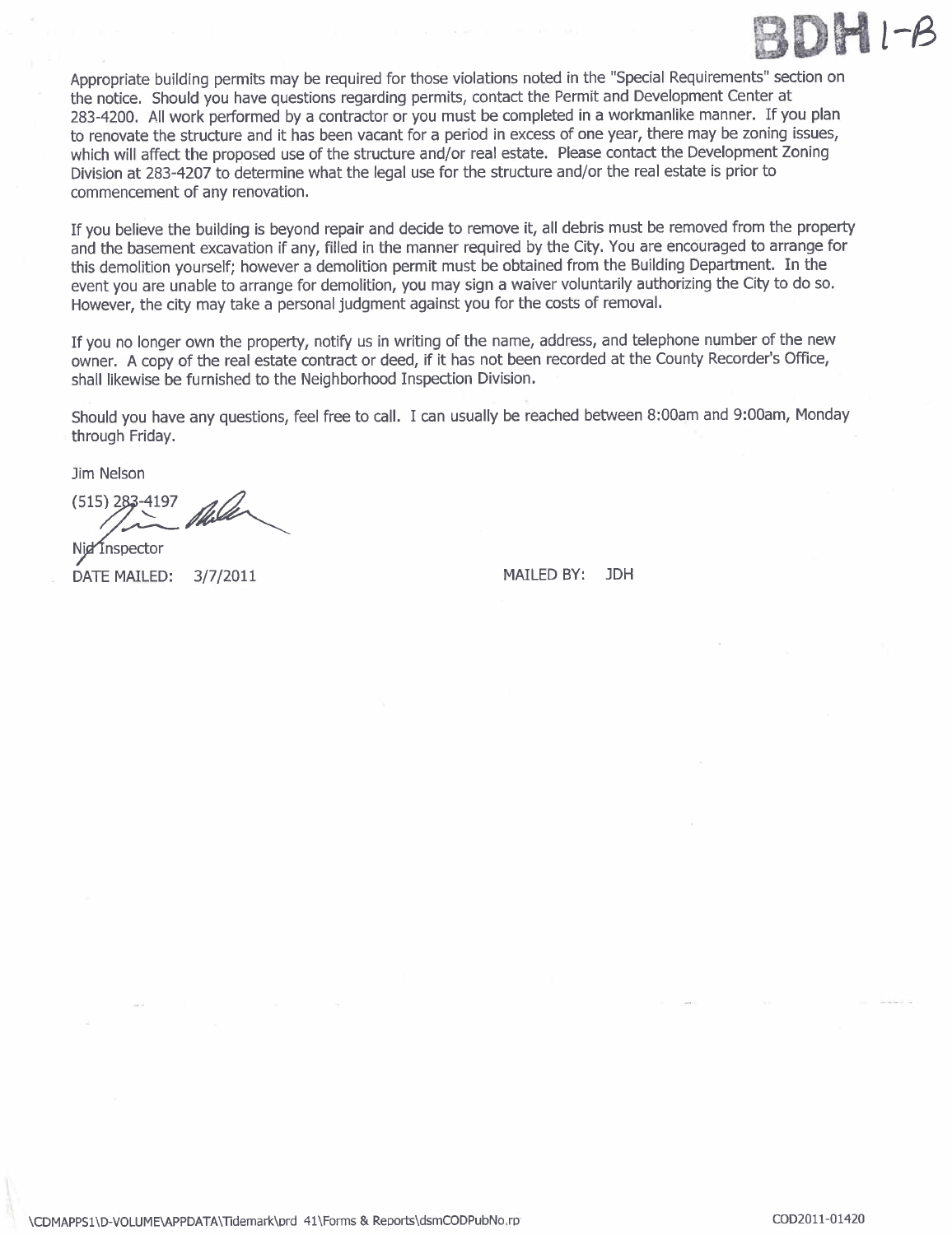# SDH i-ø

## Areas that need attention: 413 SHAWNEE AVE

-XX

| <b>Component:</b>                        | Roof                                                          | Defect:                 | In disrepair                    |
|------------------------------------------|---------------------------------------------------------------|-------------------------|---------------------------------|
| <b>Requirement:</b>                      | <b>Building Permit</b>                                        | <b>Location: Garage</b> |                                 |
| <b>Comments:</b>                         |                                                               |                         |                                 |
|                                          |                                                               |                         |                                 |
| <b>Component:</b>                        | Mechanical System                                             | Defect:                 | In poor repair                  |
| Requirement:                             | <b>Licensed Contractor Certification</b>                      |                         | <b>Location: Main Structure</b> |
| <b>Comments:</b>                         |                                                               |                         |                                 |
|                                          |                                                               |                         |                                 |
| <b>Component:</b>                        | <b>Electrical System</b>                                      | Defect:                 | In poor repair                  |
| Requirement:                             | Licensed Contractor Certification                             |                         | <b>Location:</b> Main Structure |
| <b>Comments:</b>                         |                                                               |                         |                                 |
|                                          |                                                               |                         |                                 |
| <b>Component:</b>                        | Plumbing System                                               | Defect:                 | In poor repair                  |
| <b>Requirement:</b>                      | <b>Licensed Contractor Certification</b>                      |                         | <b>Location:</b> Main Structure |
| <b>Comments:</b>                         |                                                               |                         |                                 |
|                                          |                                                               |                         |                                 |
| Component:<br>Requirement:               | <b>Exterior Walls</b><br>Complaince with Int Residential Code | Defect:                 | not impervious to water         |
|                                          |                                                               |                         | <b>Location:</b> Main Structure |
| Comments:                                | Siding missing various locations                              |                         |                                 |
|                                          |                                                               |                         |                                 |
| <b>Component:</b><br><b>Requirement:</b> | <b>Exterior Walls</b><br>Complaince with Int Residential Code | Defect:                 | Deteriorated                    |
|                                          |                                                               | Location: Garage        |                                 |
| <b>Comments:</b>                         | Siding poor shape                                             |                         |                                 |
|                                          |                                                               |                         |                                 |
| <b>Component:</b><br><b>Requirement:</b> | <b>Roof</b><br>Complaince with Int Residential Code           | Defect:                 | Deteriorated                    |
| <b>Comments:</b>                         |                                                               |                         | Location: Main Structure        |
|                                          | Between house and garage                                      | $-1$                    |                                 |
|                                          |                                                               |                         |                                 |
| <b>Component:</b><br><b>Requirement:</b> | Shingles Flashing<br>Complaince with Int Residential Code     | Defect:                 | Deteriorated                    |
| <b>Comments:</b>                         |                                                               |                         | <b>Location:</b> Main Structure |
|                                          | Between house and garage                                      |                         |                                 |
|                                          |                                                               |                         |                                 |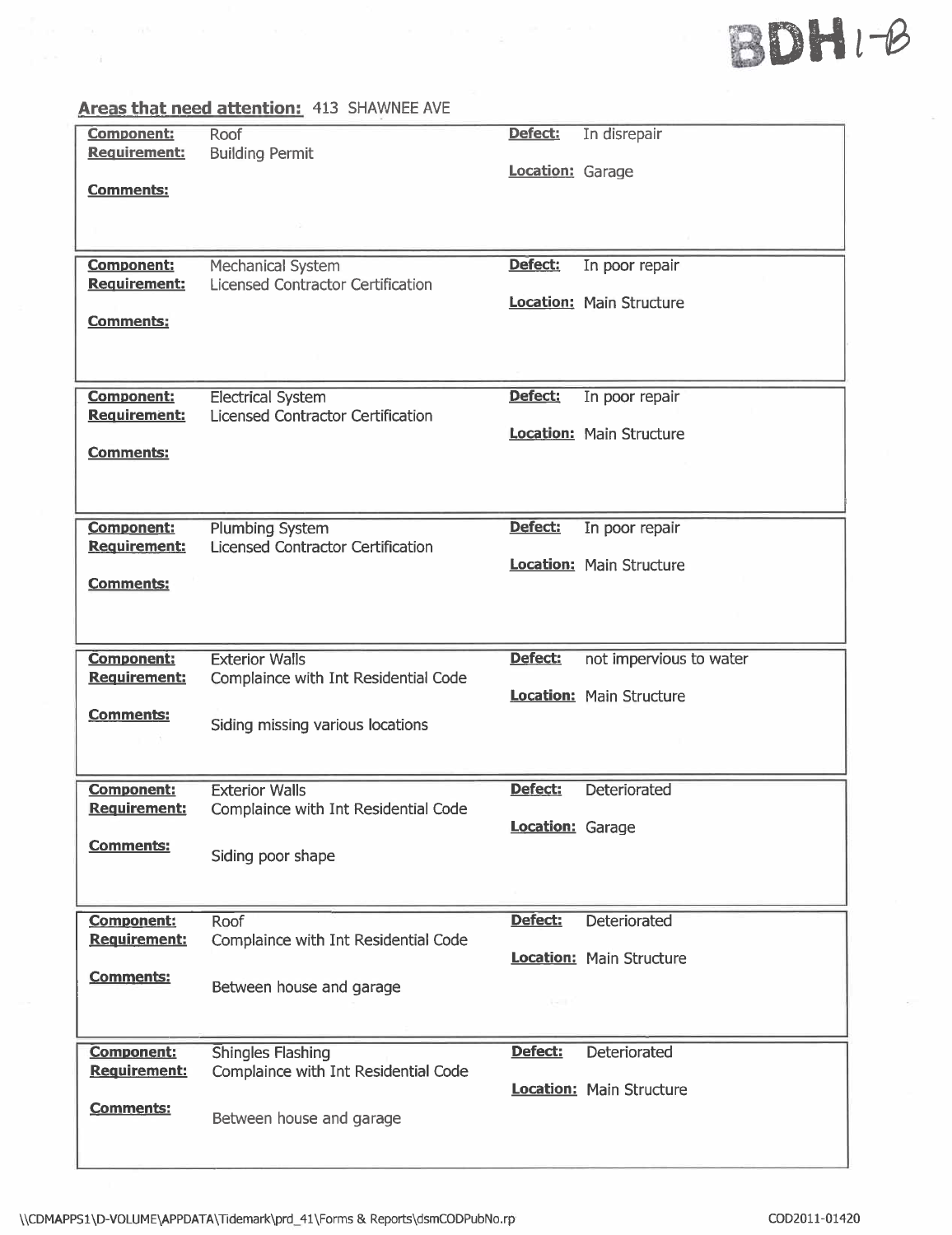| <b>Component:</b><br>Requirement: | <b>Accessory Buildings</b><br><b>Engineering Report</b>     | Defect:   | In poor repair |  |
|-----------------------------------|-------------------------------------------------------------|-----------|----------------|--|
|                                   |                                                             | Location: |                |  |
| <b>Comments:</b>                  | Attached garage requires engineering report to renovate it. |           |                |  |
|                                   |                                                             |           |                |  |

 $\sim$   $\sim$ 

 $\mathcal{D}$ 

 $\sim$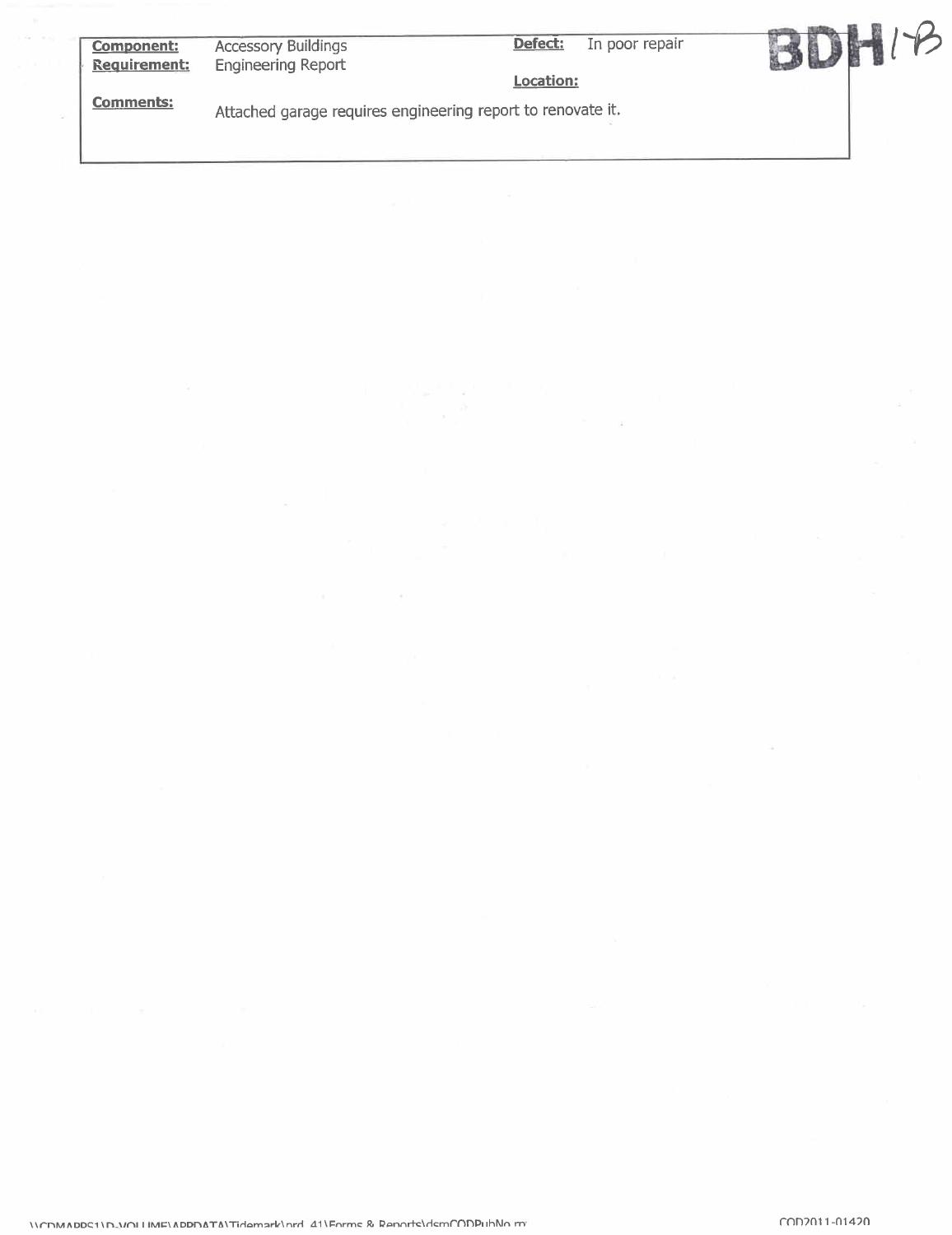

#### Polk County Assessor Jour

[Home ] [ General Query ] [ Legal Query ] [ HomeOwner Query ] [ Book/Page Query ] [ Commercial Query ] [ Res Sales Query | [Comm Sales Query ] [ Help ]

| <b>District/Parcel</b>                                                                   | GeoParcel                         |  | Map Nbhd | <b>Status</b>                   |  |  |  |  |  |
|------------------------------------------------------------------------------------------|-----------------------------------|--|----------|---------------------------------|--|--|--|--|--|
|                                                                                          | 070/00936-000-000 7924-22-427-014 |  |          | 0757 DM84/Z DES MOINES ACTIVE   |  |  |  |  |  |
| <b>Tax Increment Finance District Bond/Fire/Sewer/Cemetery</b><br><b>School District</b> |                                   |  |          |                                 |  |  |  |  |  |
| 1/Des Moines                                                                             |                                   |  |          |                                 |  |  |  |  |  |
| <b>Street Address</b>                                                                    |                                   |  |          | <b>City State Zipcode</b>       |  |  |  |  |  |
| <b>413 SHAWNEE AVE</b>                                                                   |                                   |  |          | <b>DES MOINES IA 50313-3555</b> |  |  |  |  |  |

|        |                 |                        |             |                | Click on parcel to get new listing |                |            |     |                    |  |
|--------|-----------------|------------------------|-------------|----------------|------------------------------------|----------------|------------|-----|--------------------|--|
|        | 119             | 4120                   |             |                | 4121                               | 4122           |            |     | 4121               |  |
|        | 117             | 4116                   | Ŧ           |                | 4117                               | 4118           | ÷          |     | 4117               |  |
|        | 113             | 4112                   | $\tilde{z}$ | 의:             | 4113                               | 4112           | $\ddagger$ |     | 4115               |  |
| Get    | 109             | 4108                   | VAH<br>ž.   |                | 4109                               | 4108           | ÷          | 中土。 | 4111               |  |
| Bigger | 105             | 4104                   | ÷           | m <sub>1</sub> | 99<br>105                          | 4104           | ÷.         |     | 4105               |  |
| Map    | $\frac{13}{30}$ | 511<br>198             | 9           |                | 138293                             | 4199825        |            | ዌ   | 4191               |  |
| Google |                 | SHAWNEE AVE            |             |                |                                    |                |            |     | SHAWNEE-AVE        |  |
| Map    | 嘏               | <del>130</del><br>4040 |             | 댢              | $\frac{138.25}{4047}$              | 138.25<br>4046 |            |     | $\frac{127}{4045}$ |  |
|        | 039             | 4036                   |             | Ξ              | 4041                               | 4042           | z          |     | 4041               |  |
|        | 037             | 4034                   | 3 02 0 50   | εļ             | 4037                               | 4036           | ĩ.         |     | 4037               |  |
|        | 035             | 4032                   | 믃           | Ξ              | 4033                               | 4032           | à,         |     | 4033               |  |
|        | 027             | 4028                   | ÷.          | ٠              | 4029                               | 4028           | ÷          |     | 4031               |  |



Approximate date of photo 04/05/2004

# **Mailing Address**

**WILLIAM F PINEGAR 165 WOODLAND RD** MONTEZUMA, IA 50171-8421

## **Legal Description**

E 48.25 F LOTS 61 & 62 COLLEGE PARK

| Ownership       | <b>Name</b>        | Recorded   | <b>Book/Page</b> | <b>RevStamps</b> |
|-----------------|--------------------|------------|------------------|------------------|
| Title Holder #1 | PINEGAR, WILLIAM F | 1968-04-24 | 3934/513         |                  |
| Title Holder #2 | PINEGAR, CAROL I   |            |                  |                  |

| Assessment | <b>Class</b>                                                                            | <b>Kind</b>               | Land <b>\</b> | $B\log$ | AgBd | <b>Total</b> |
|------------|-----------------------------------------------------------------------------------------|---------------------------|---------------|---------|------|--------------|
| Current    | Residential                                                                             | Full                      | 11,000        | 64,400  |      | 75,400       |
|            | Market Adjusted Cost Report Assessment Roll Notice Estimate Taxes Polk County Treasurer | Tax Information Pay Taxes |               |         |      |              |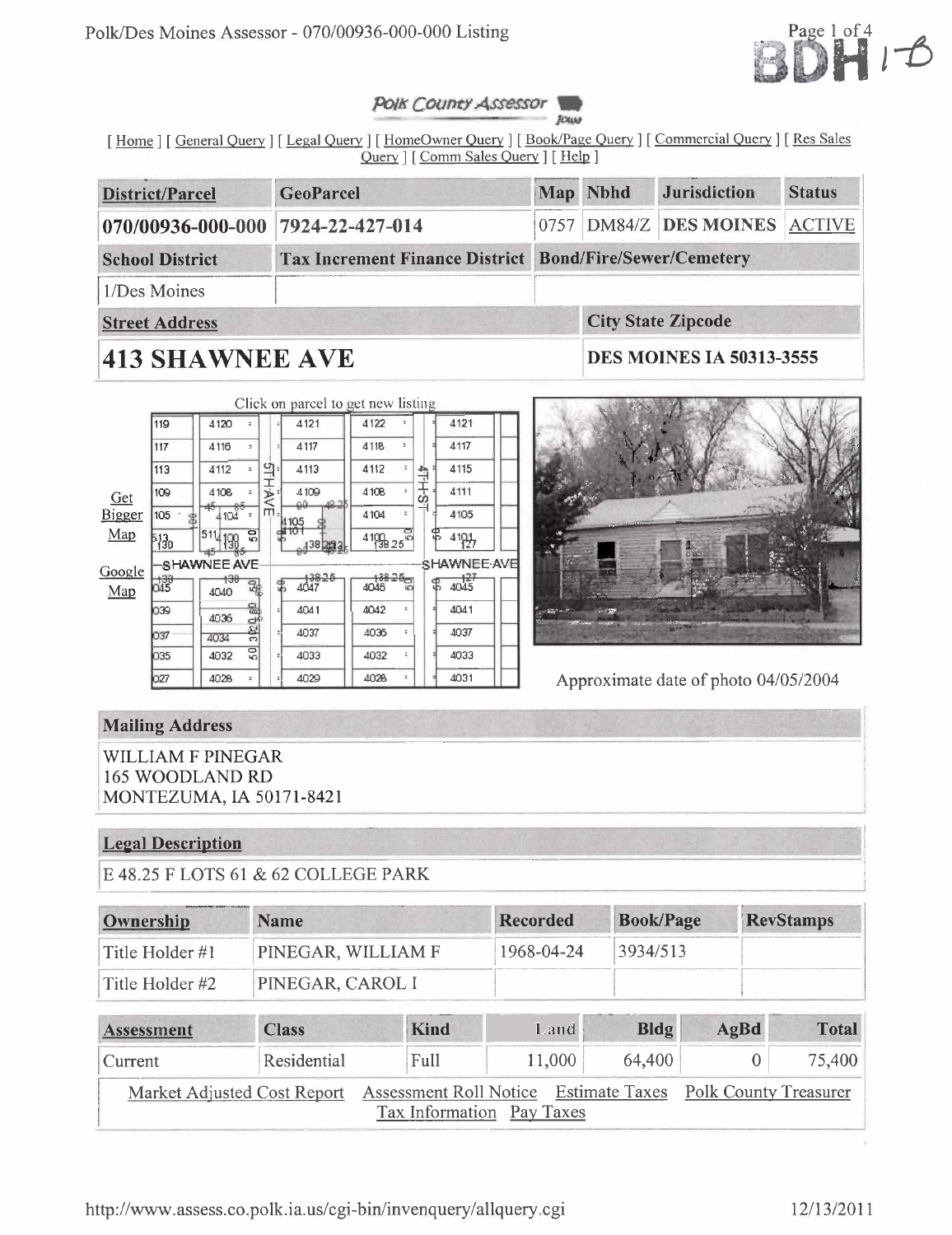

| <b>Taxable Value Credit</b>   |  |                     | <b>Name</b>                                  |                                                                                                                           |                              | <b>Number</b>          |  | Info                 |
|-------------------------------|--|---------------------|----------------------------------------------|---------------------------------------------------------------------------------------------------------------------------|------------------------------|------------------------|--|----------------------|
| Homestead                     |  |                     |                                              | PINEGAR, WILLIAM F                                                                                                        |                              |                        |  |                      |
| Zoning                        |  | <b>Description</b>  |                                              |                                                                                                                           | <b>SF</b>                    | <b>Assessor Zoning</b> |  |                      |
| $R1-60$                       |  |                     | One Family, Low Density Residential District |                                                                                                                           |                              | Residential            |  |                      |
|                               |  |                     |                                              | Source: City of Des Moines Community Development Published: 2011-05-25 Contact: Planning and<br>Urban Design 515 283-4200 |                              |                        |  |                      |
| Land                          |  |                     |                                              |                                                                                                                           |                              |                        |  |                      |
| <b>SQUARE</b><br>FEET         |  | 4,825               | <b>FRONTAGE</b>                              | 48.0                                                                                                                      | <b>DEPTH</b>                 |                        |  | 100.0                |
| <b>ACRES</b>                  |  | 0.111               | <b>SHAPE</b>                                 | RC/Rectangle TOPOGRAPHY                                                                                                   |                              | N/Normal               |  |                      |
| Residence #1                  |  |                     |                                              |                                                                                                                           |                              |                        |  |                      |
| <b>OCCUPANCY</b>              |  | SF/Single<br>Family | <b>RESID TYPE</b>                            | S1/1 Story                                                                                                                | <b>BLDG STYLE</b>            |                        |  | RN/Ranch             |
| <b>YEAR BUILT</b>             |  |                     | $1947$ # FAMILIES                            | 1.                                                                                                                        | <b>GRADE</b>                 |                        |  | 4                    |
| <b>GRADE</b><br><b>ADJUST</b> |  | $-05$               | <b>CONDITION</b>                             | NM/Normal                                                                                                                 | <b>TSFLA</b>                 |                        |  | 1,083                |
| <b>MAIN LV</b><br><b>AREA</b> |  | 1,083               | <b>ATT GAR</b><br><b>AREA</b>                | 384                                                                                                                       |                              | <b>FOUNDATION</b>      |  | P/Poured<br>Concrete |
| <b>EXT WALL</b><br><b>TYP</b> |  | VN/Vinyl<br>Siding  | <b>ROOF TYPE</b>                             | GB/Gable                                                                                                                  | <b>ROOF</b><br><b>MATERL</b> |                        |  | A/Asphalt<br>Shingle |
| <b>HEATING</b>                |  | A/Gas Forced<br>Air | <b>AIR COND</b>                              | $\Omega$                                                                                                                  | <b>BATHROOMS</b>             |                        |  |                      |
| <b>BEDROOMS</b>               |  | $\overline{2}$      | <b>ROOMS</b>                                 | 5                                                                                                                         |                              |                        |  |                      |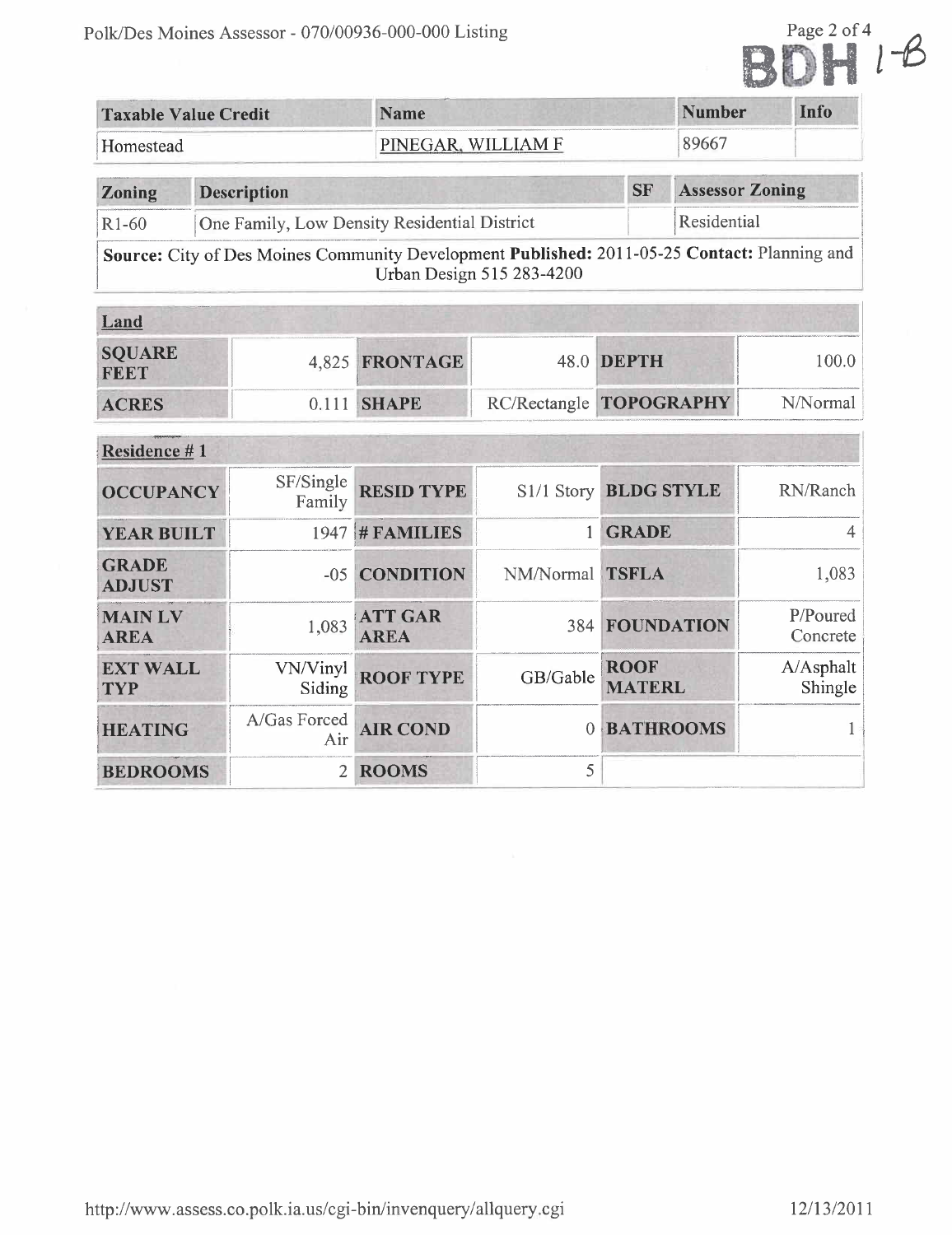

| Year | <b>Type</b>            | <b>Status</b>          |                                   | <b>Application</b> |             | <b>Permit/Pickup Description</b> |                                 |          |              |  |
|------|------------------------|------------------------|-----------------------------------|--------------------|-------------|----------------------------------|---------------------------------|----------|--------------|--|
| 1999 |                        |                        | P/Permit   NA/No Add   1998-01-02 |                    |             |                                  | AL/ROOF (396 sf) (Cost \$3,144) |          |              |  |
| Year | <b>Type</b>            |                        | <b>Class</b>                      |                    | <b>Kind</b> | Land                             | <b>Bldg</b>                     | AgBd     | <b>Total</b> |  |
| 2011 | <b>Assessment Roll</b> |                        |                                   | Residential        | Full        | 11,000                           | 64,400                          | 0        | 75,400       |  |
| 2009 | Assessment Roll        |                        |                                   | Residential        | Full        | 12,300                           | 70,500                          | 0        | 82,800       |  |
| 2007 |                        | <b>Assessment Roll</b> |                                   | Residential        | Full        | 11,700                           | 67,300                          | 0        | 79,000       |  |
| 2005 | <b>Assessment Roll</b> |                        |                                   | Residential        | Full        | 10,200                           | 52,300                          | $\Omega$ | 62,500       |  |
| 2003 | <b>Assessment Roll</b> |                        |                                   | Residential        | Full        | 9,250                            | 47,400                          | 0        | 56,650       |  |
| 2001 |                        | Assessment Roll        |                                   | Residential        | Full        | 9,170                            | 44,470                          | 0        | 53,640       |  |
| 1999 | <b>Assessment Roll</b> |                        |                                   | Residential        | Full        | 9,650                            | 39,240                          | $\theta$ | 48,890       |  |
| 1997 |                        | Assessment Roll        |                                   | Residential        | Full        | 8,860                            | 36,030                          |          | 44,890       |  |